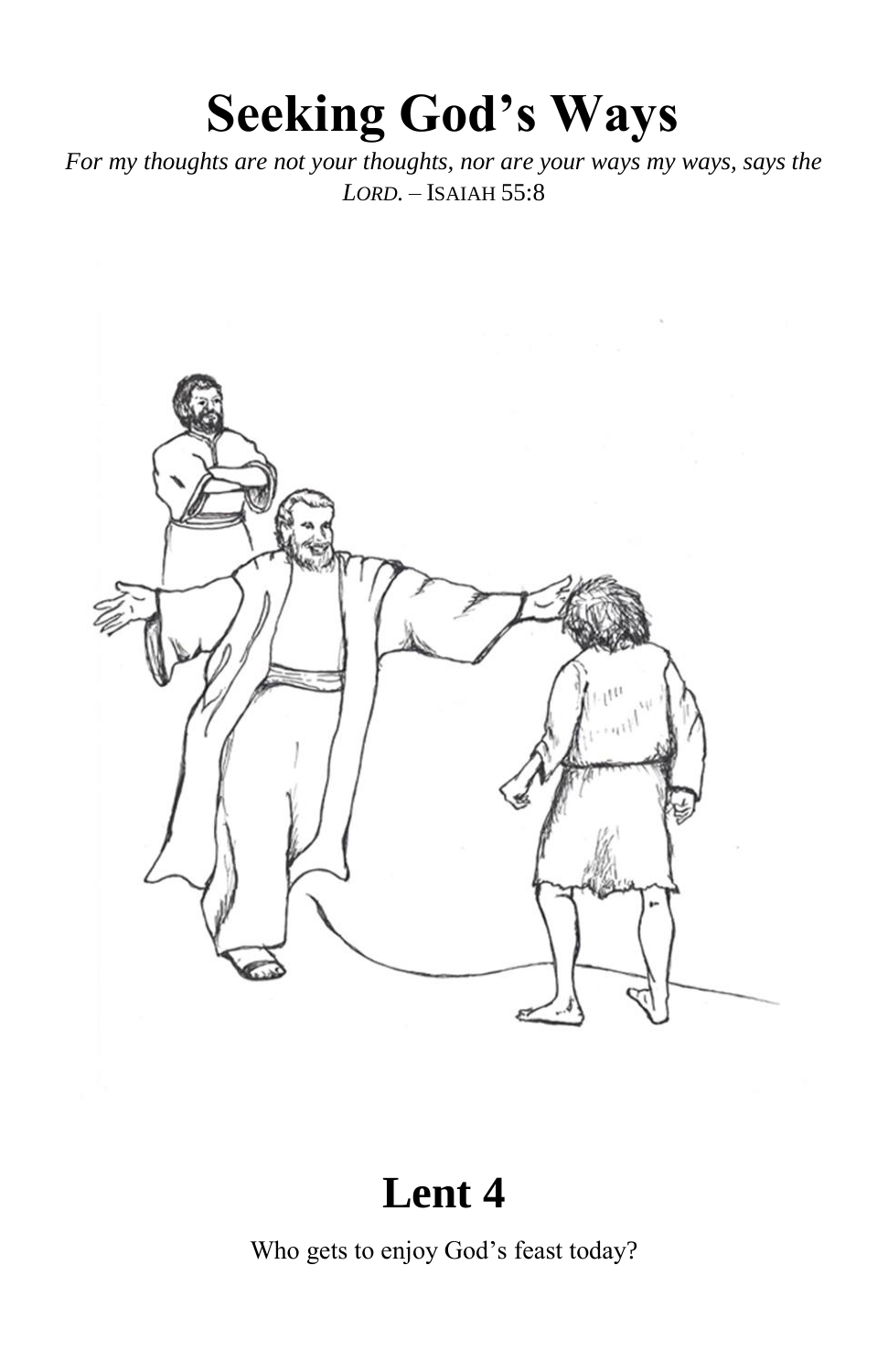## **From Exceptionalism to Inclusion**

March 27, 2022

|                                                                                               |  | <b>Ruthie Saunders</b>                                                                                                                                                                                       |  |  |  |  |
|-----------------------------------------------------------------------------------------------|--|--------------------------------------------------------------------------------------------------------------------------------------------------------------------------------------------------------------|--|--|--|--|
| Welcome and Call to Worship                                                                   |  | Liz Gingrich, Camila Pérez Diener                                                                                                                                                                            |  |  |  |  |
|                                                                                               |  | <b>Nick Stoltzfus</b><br>VT 716<br><b>VT 544</b>                                                                                                                                                             |  |  |  |  |
| Lighting the Peace Lamp*                                                                      |  |                                                                                                                                                                                                              |  |  |  |  |
| <b>Responsive Reading</b>                                                                     |  |                                                                                                                                                                                                              |  |  |  |  |
| Prayer of Confession & Words of Assurance                                                     |  |                                                                                                                                                                                                              |  |  |  |  |
| Please pass the friendship pads<br>(Gifts are for Operating Fund unless designated otherwise) |  |                                                                                                                                                                                                              |  |  |  |  |
|                                                                                               |  | VT 300                                                                                                                                                                                                       |  |  |  |  |
| Mark & Krista Daniels and Revy                                                                |  |                                                                                                                                                                                                              |  |  |  |  |
|                                                                                               |  |                                                                                                                                                                                                              |  |  |  |  |
|                                                                                               |  | <b>Frances Ringenberg</b>                                                                                                                                                                                    |  |  |  |  |
|                                                                                               |  | VT 643                                                                                                                                                                                                       |  |  |  |  |
| Congregational prayer                                                                         |  | Deron Bergstresser                                                                                                                                                                                           |  |  |  |  |
|                                                                                               |  |                                                                                                                                                                                                              |  |  |  |  |
|                                                                                               |  | VT 841                                                                                                                                                                                                       |  |  |  |  |
|                                                                                               |  | God of Grace and God of Glory<br>Softly and Tenderly Jesus Is Calling<br>Far, Far Away / I Will Arise<br>Luke 15:1-3, 11b-32<br>"Who's In and Who's Out"<br>Come, Ye Disconsolate<br>As You Go Out from Here |  |  |  |  |

VT = Voices Together; SJ = *Sing the Journey; SS = Sing the Story* 

\*We light the peace lamp every Sunday to lament all unnecessary and violent loss of life around the world.

*Thank you to Loanne Harms for creating the visuals at the front of the sanctuary for this season of Lent.*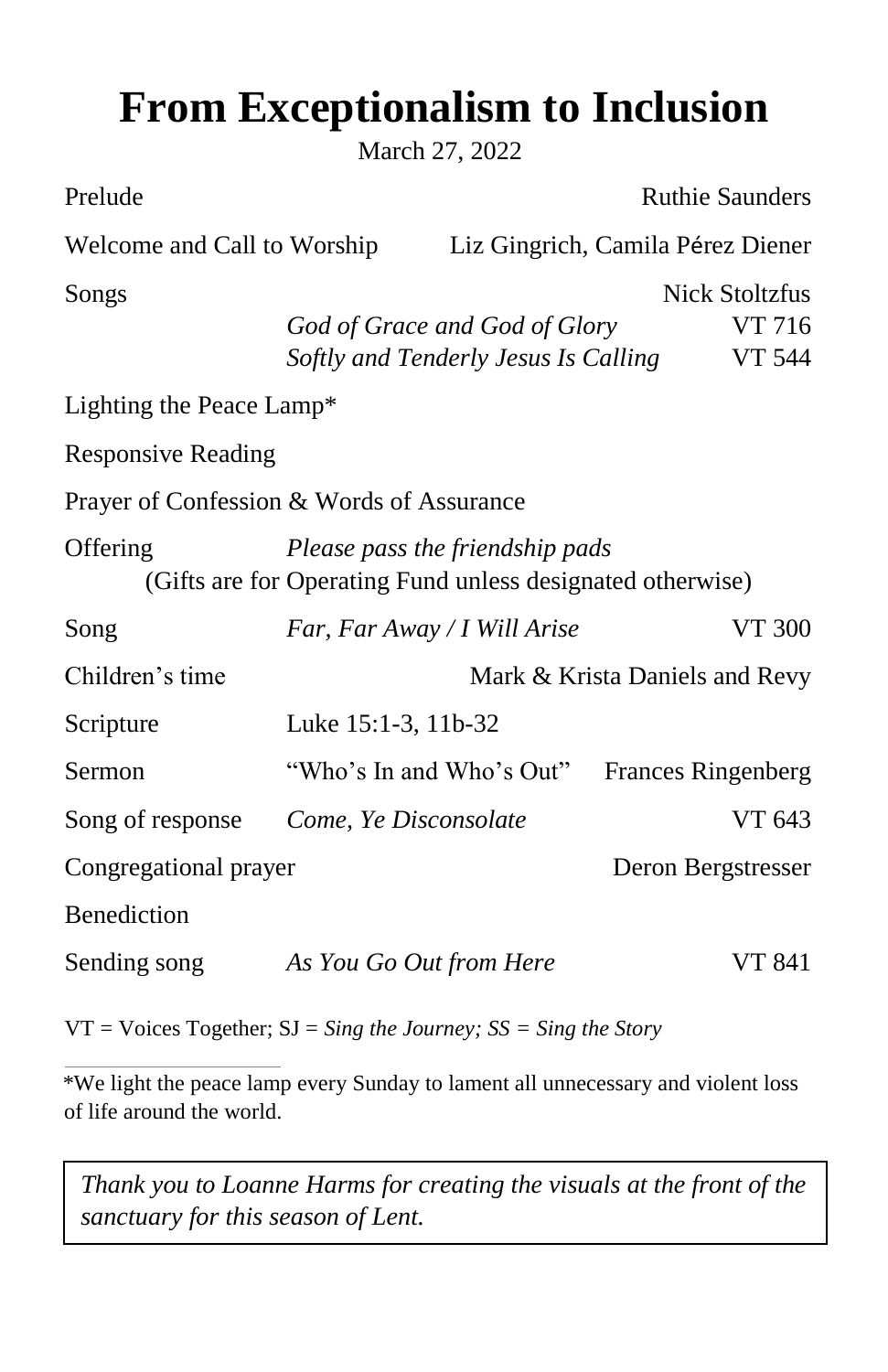#### **Prayers for Brothers and Sisters**

*Joan Walsh*, who celebrates her 93<sup>rd</sup> birthday on Thursday the 31<sup>st</sup>, for God's grace and joy to be poured out on her. Join in her celebration by signing a card for her at the table in the foyer.

We pray for *God's love and sustaining hand* for our brothers and sisters in Ukraine, including the 20 Mennonite Brethren congregations, who are providing aid for their neighbours: shelter in church buildings, food and spiritual comfort.

*Deanna Beth Chupp* as she adjusts to a rescheduled surgery.

Mennonite Mission Network requests prayer for *Monika Neufeld*, a nurse who is serving as an intern with CASAS (a program of *Seminario Anabautista Latinoamericano,* SEMILLA) in Guatemala and is working with other medical staff at a rural clinic to respond to the challenges of the COVID-19 pandemic.

This week we remember in prayer young adult *Félix Pérez Diener* who is a junior at Harvard University.

*Holdeman Mennonite Church* as it is currently working through a transition process with pastor Steve Slagel to discern their identity and mission, strengthen their relationships and develop a new spirit of unity as a congregation.

For *our church community* as we enter this time of discernment and participation in the listening tour.

#### **Welcome Guests**

We are glad to have you join us in worship today. If you have young children, there are sermon boards for children outside the sanctuary doors; please pick one up as you enter. Large print copies of the hymnal and hearing aid systems are available from the ushers.